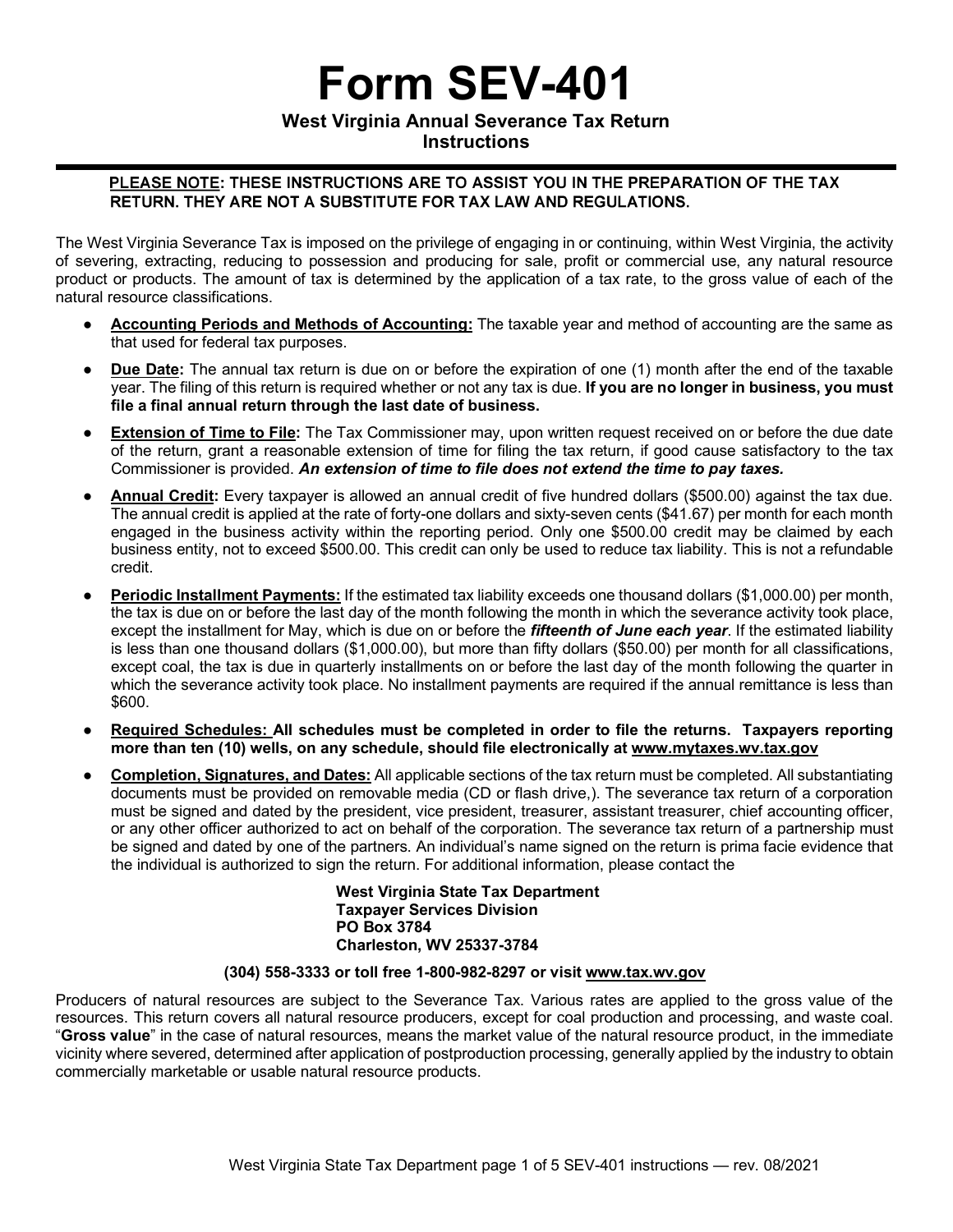#### **Gross Value is to be reported for all natural resources as follows:**

- 1. For natural resources severed or processed (or both severed and processed) and sold during a reporting period, gross value is the amount received or receivable by the taxpayer.
- 2. In a transaction involving related parties, gross value shall not be less than the fair market value for natural resources of similar grade and quality.
- 3. In the absence of a sale, such as when the severer consumes the natural resource, gross value shall be the fair market value for natural resources of similar grade and quality.
- 4. For natural gas, gross value is the value of the natural gas at the wellhead immediately preceding transportation and transmission. For natural gas sold at a point beyond the wellhead, transportation costs may be deductible.
- 5. For oil and gas, the gross value of the oil and gas is determined before any conversion or refining process.

In all instances, the gross value **shall not** be reduced by any state or federal taxes, royalties, sales commissions, or any other expense.

**"Severing" or "Severed"** means the physical removal of the natural resources from the earth or waters of this state by any means. "Severing" or "Severed" shall not include the removal of natural gas from underground storage facilities into which the natural gas has been mechanically injected following its initial removal from the earth. "Severing" or "Severed" oil and natural gas shall not include any separation process of oil or natural gas commonly employed to obtain marketable natural resource products. "Extraction of ores and minerals from the ground" includes extraction by mine owners or operators of ores or minerals from the waste or residue of prior mining, such as gob piles or slurry ponds.

## **MANUFACTURING INVESTMENT TAX CREDIT**

Manufacturers that make qualified investments for industrial expansion or industrial revitalization in WV may be eligible for the Manufacturing Investment Tax Credit. The term "manufacturing" means any business activity classified as having a sector identifier, consisting of the first two digits of the six-digit North American Industry Classification System code number, of thirty-one, thirty-two or thirty-three. Eligible investments include real property and improvements thereto and tangible personal property constructed or purchased for use as a part of a new or expanded or revitalized business facility of a qualified industrial taxpayer. Eligible investments may also include replaced or refurbished buildings, equipment, machinery and other tangible personal property used in the operation of a qualified facility located in West Virginia. Eligible investment may also include real or tangible personal property acquired by written lease for a primary term of ten years or longer, if used as a component part of a new, expanded or revitalized industrial facility. The credit is equal to 5% of the taxpayer's qualified investment, pro-rated over a ten-year period at a rate of 10% per year. All taxpayers wishing to qualify for the Manufacturing Investment Tax Credit must file an application for such credit (form WV/MITC-A) on or before the due date of the Personal Income Tax or Corporation Net Income Tax return filed for the tax year the investment was placed in service or use, including lawful extensions of time to file. Manufacturing Investment Tax Credit may be used to offset up to 50% of the taxpayer's annual liability for Business Franchise Tax, Severance Tax and Corporation Net Income Tax for a period of 10 years. Any portion of a particular year's annual credit that remains, after application against these taxes for the taxable year, is forfeited. Taxpayers must complete and file Schedule MITC-1 and schedule MITC-A when claiming this credit.

## **ADDITIONS TO TAX**

Any person required to make monthly or quarterly payments of an annual tax and fails to make a timely payment or remits less than the required amount is subject to additions to tax as calculated below. No additions are imposed if a quarterly taxpayer pays timely estimated tax equal to three-fourths (75%) or more of the actual tax liability. No additions are imposed if a monthly taxpayer timely pays estimated tax equal to eleven-twelfths (92%) of the actual tax liability. The amount of underpayment is determined to be the difference between the amount that should have been paid and that which was actually paid. The period of underpayment of an installment is from the due date of the installment payment to the earlier of either the due date of the annual return for that taxable year or the date upon which such portion is paid. The underpayment of estimated tax schedule may be obtained from our website [www.tax.wv.gov.](http://www.tax.wv.gov/)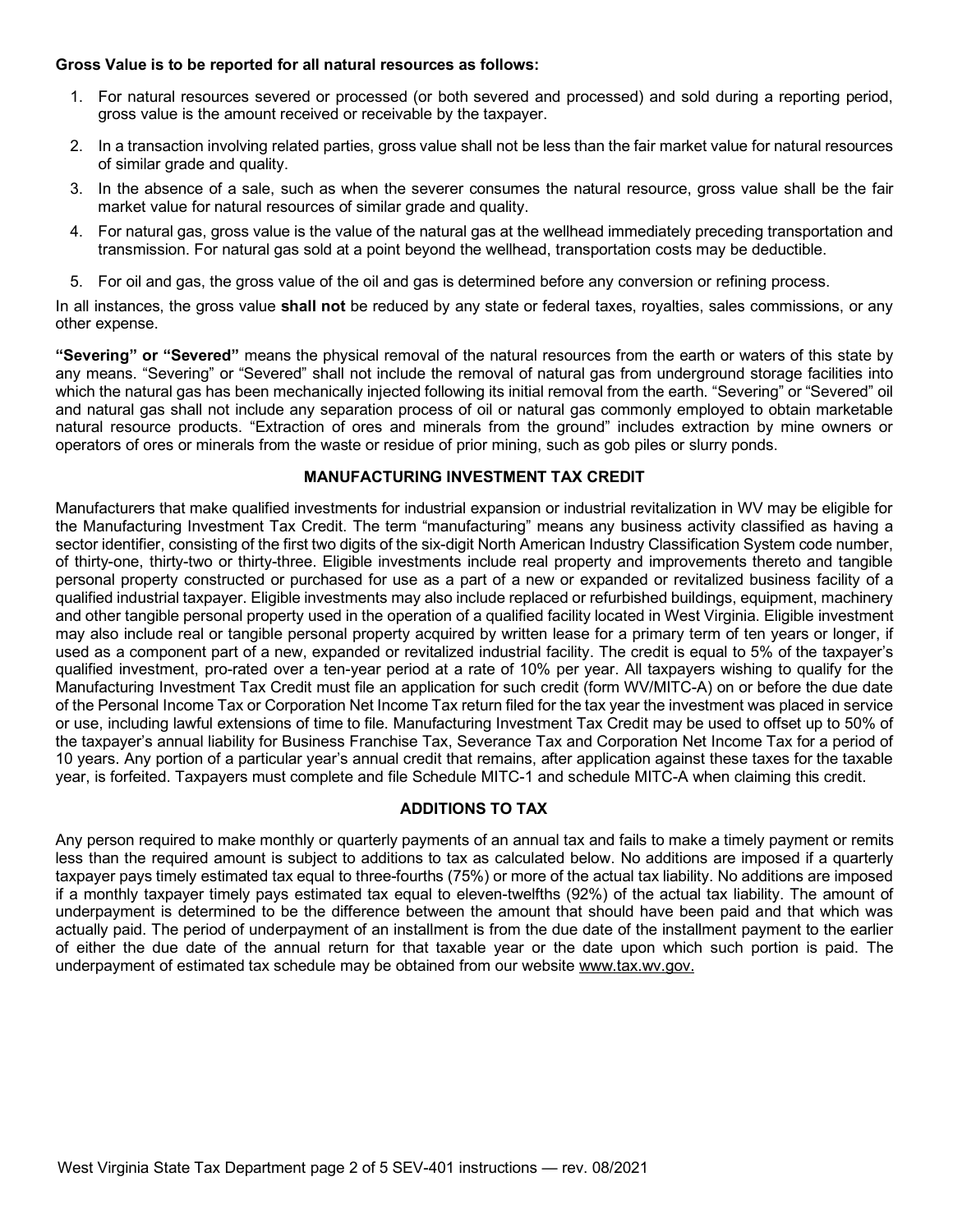## **SCHEDULE A - NATURAL GAS NOT SUBJECT TO THE MID VOLUME VERTICAL RATE.**

- This includes qualified low-volume wells, qualified shut-in wells, all horizontal wells, and vertical wells that do not qualify for the reduced rate for mid-volume production**. All wells must be individually reported.**
- **Column A** Enter the API number used when reporting this well to WVDEP.
- **Column B** Enter the gross value of the natural gas produced.
- **Column C** Enter the number of MCFS produced (rounded to the nearest whole number).
- **Column D** Enter the gross value for qualifying low volume or shut in wells.
- **Column E** Enter the gross value of natural gas provided to property owners.
- **Column F** Enter the adjusted gross value (Column B minus Columns D & E).
- **Column G** List the amount of transportation allowance being claimed. If claiming anything other than the safe harbor allowance (15% of adjusted gross value), you must provide the calculation method and supporting documentation for the allowance. Attach separate sheet. If Column F is zero, enter zero. There is no allowance available.
- **Column H** Enter the net gross value (Column F minus Column G).

**Total Each Column** – Enter the totals of each column.

**TOTAL TAX** – Multiply Column H Total by 0.05. Enter this amount here and in line 1 of the Severance Tax Computation Schedule on Page 2.

## **SCHEDULE B - OIL NOT SUBJECT TO THE MID VOLUME VERTICAL RATE.**

- This includes qualified low-volume wells, qualified shut-in wells, all horizontal wells, and vertical wells that do not qualify for the reduced rate for mid-volume production. **All wells must be individually reported**.
- **Column A -** Enter the API number used when reporting this well to WVDEP.
- **Column B**  Enter the gross value of the oil produced.
- **Column C** Enter the number of Barrels produced (rounded to the nearest whole number).
- **Column D** Enter the gross value for qualifying low volume or shut in wells.
- **Column E** Enter the adjusted gross value (Column B minus Column D).
- **Column F** List the amount of transportation allowance being claimed. If claiming anything other than the safe harbor allowance (15% of adjusted gross value), you must provide the calculation method and supporting documentation for the allowance. Attach separate sheet. If Column E is zero, enter zero. There is no allowance available.
- **Column G** Enter the net gross value (Column E minus Column F).

**Total Each Column** – Enter the totals of each column.

**TOTAL TAX** – Multiply Column G Total by 0.05. Enter this amount here and in line 2 of the Severance Tax Computation Schedule on Page 2.

## **SCHEDULE C – NATURAL GAS MID VOLUME VERTICAL RATE.**

- This includes only vertical wells that qualify for the reduced rate for mid-volume production. **All wells must be individually reported.**
- **Column A -** Enter the API number used when reporting this well to WVDEP.
- **Column B**  Enter the gross value of the natural gas produced.
- **Column C** Enter the number of MCFS produced (rounded to the nearest whole number).
- **Column D** Enter the gross value of natural gas provided to property owners.
- **Column E** Enter the adjusted gross value (Column B minus Column D).
- **Column F** List the amount of transportation allowance being claimed. If claiming anything other than the safe harbor allowance (15% of adjusted gross value), you must provide the calculation method and supporting documentation for the allowance. Attach separate sheet. If Column E is zero, enter zero. There is no allowance available.
- **Column G** Enter the net gross value (Column E minus Column F).

**Total Each Column** – Enter the totals of each column.

**TOTAL TAX** – Multiply Column G Total by 0.025. Enter this amount here and in line 3 of the Severance Tax Computation Schedule on Page 2.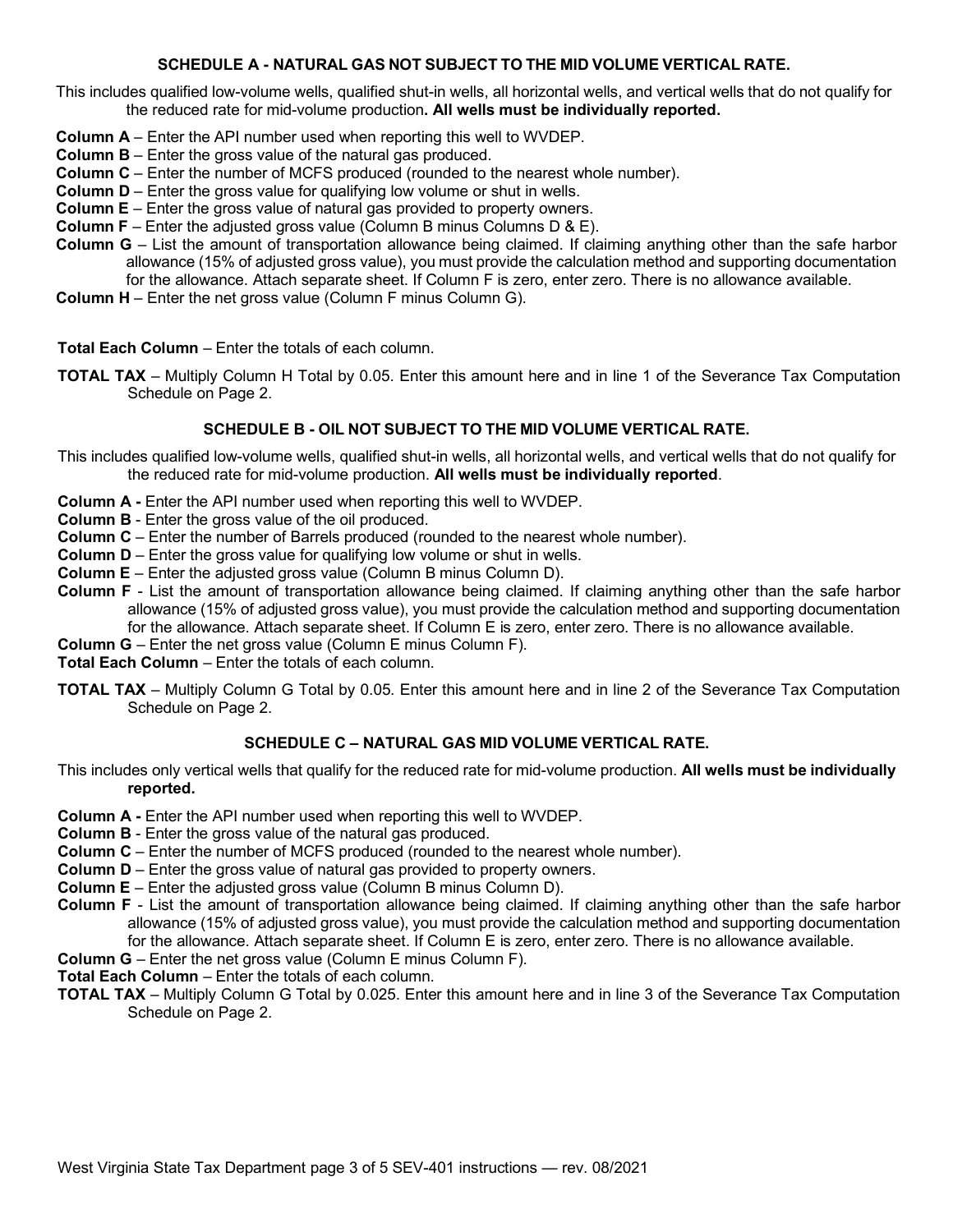#### **SCHEDULE D – OIL MID VOLUME VERTICAL RATE.**

This includes only vertical wells that qualify for the reduced rate for mid-volume production. **All wells must be individually reported.**

- **Column A -** Enter the API number used when reporting this well to WVDEP.
- **Column B**  Enter the gross value of the oil produced.
- **Column C** Enter the number of Barrels produced (rounded to the nearest whole number).
- **Column D** List the amount of transportation allowance being claimed. If claiming anything other than the safe harbor allowance (15% of adjusted gross value), you must provide the calculation method and supporting documentation for the allowance. Attach separate sheet. If Column D is zero, enter zero. There is no allowance available.
- **Column E** Enter the net gross value (Column D minus Column E).

**Total Each Column** – Enter the totals of each column.

**TOTAL TAX** – Multiply Column F Total by 0.025. Enter this amount here and in line 4 of the Severance Tax Computation Schedule on Page 2.

## **SCHEDULE E – COALBED METHANE, NGL, AND OTHER COMMODITY.**

#### **All wells must be individually reported.**

**Column A -** Enter the API number used when reporting this well to WVDEP.

**Column B** - Enter the commodity code for the resource produced from the following list:

- Coal Bed Methane 100
- Ethane 101
- Butane 102
- Propane 103
- Condensate 104
- $\bullet$  Sand 300
- $\bullet$  Gravel 400
- Non-Processed Waste Coal 500
- Clay 600
- $\bullet$  Shale 700

# **Note: Report all NGL's not covered by codes 101-103, as Condensate Commodity Code 104.**

**Column C** – Enter the gross value.

- **Column D** List the amount of transportation allowance being claimed. If claiming anything other than the safe harbor allowance (15% of adjusted gross value), you must provide the calculation method and supporting documentation for the allowance. Attach separate sheet. **Transportation allowance is only available for coal bed methane and natural gas liquids.**
- **Column E** Enter the net gross value (Column C minus Column D).
- **Column F**  Enter total amount tax due. (Multiply Column E by 0.05.)

**Total Each Column** – Enter the totals of each column.

- **1 TOTAL TAX – Coal bed methane** Total of tax due for commodity code 100. Enter this amount here and in line 5 of the Severance Tax Computation Schedule on Page 2.
- **2 TOTAL TAX – Sand, Gravel, or other mineral product not quarried or mined –** Total of tax due for all commodity codes 300 or greater. Enter this amount here and in line 6 of the Severance Tax Computation Schedule on Page 2.
- **3 TOTAL TAX – Other Natural Resource Products** (Natural Gas Liquids, Ethane, Butane, Propane, Condensate, Etc.) Total of tax due for all commodity codes from 101 through 104. Enter this amount here and on line 7 of the Severance Tax Computation Schedule on Page 2.